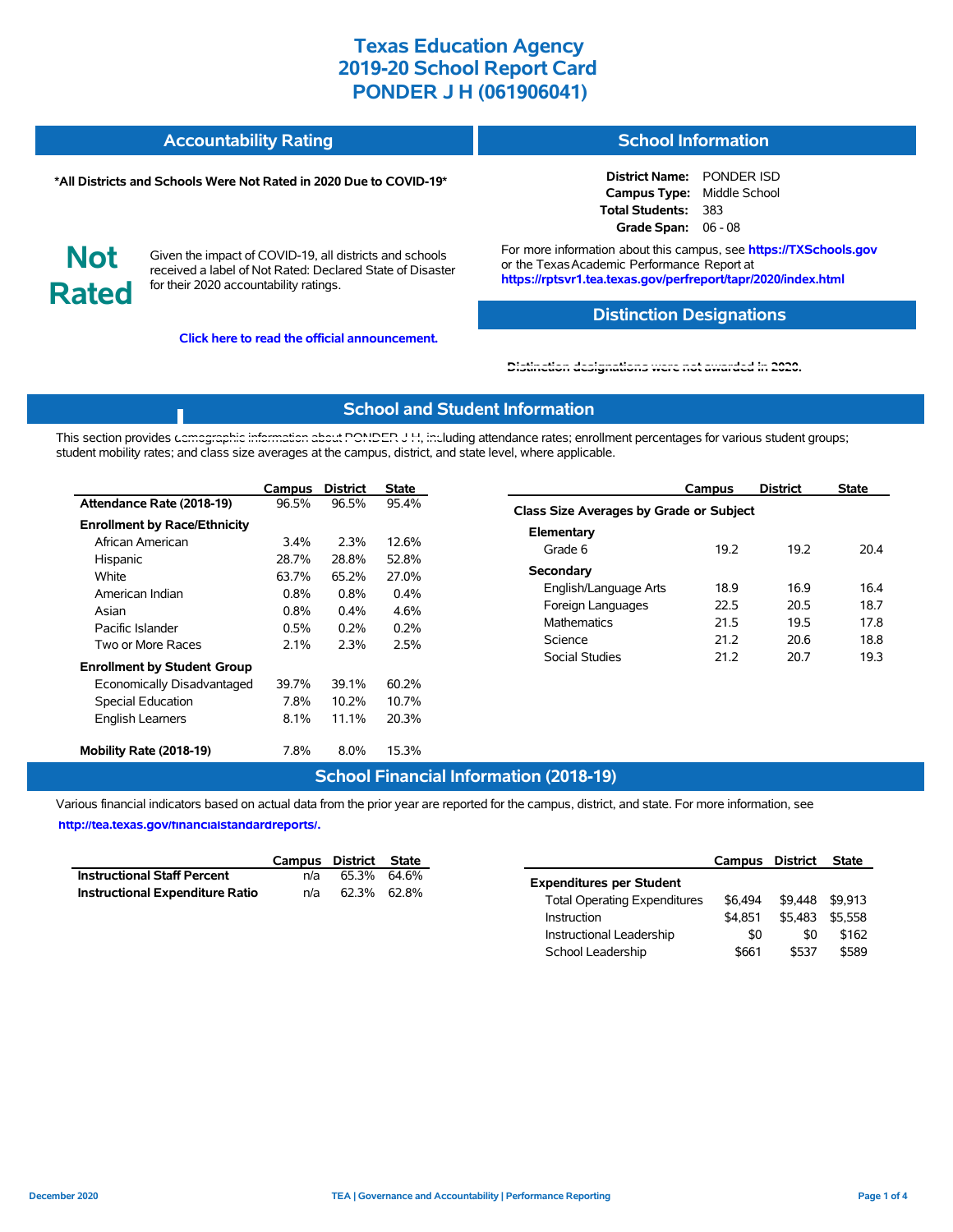### **STAAR Outcomes**

This section provides STAAR performance and Academic Growth outcomes. Academic Growth measures whether students are maintaining performance or improving from year to year. **Please note that due to the cancellation of spring 2020 State of Texas Assessments of Academic Readiness (STAAR) due to the COVID-19 pandemic, the performance of this year's report is not updated.**

|                                                                                |      |        |        |     |                                   |     |       |          |                          |                          | Two or                   |        |
|--------------------------------------------------------------------------------|------|--------|--------|-----|-----------------------------------|-----|-------|----------|--------------------------|--------------------------|--------------------------|--------|
|                                                                                |      |        |        |     | African                           |     |       | American |                          | <b>Pacific</b>           | More                     | Econ   |
|                                                                                |      | State  |        |     | District Campus American Hispanic |     | White | Indian   | Asian                    | Islander                 | Races                    | Disadv |
| STAAR Performance Rates at Approaches Grade Level or Above (All Grades Tested) |      |        |        |     |                                   |     |       |          |                          |                          |                          |        |
| All Subjects                                                                   | 2019 | 78%    | 80%    | 82% | 78%                               | 79% | 83%   | 100%     | 100%                     | $\overline{a}$           | 88%                      | 72%    |
|                                                                                | 2018 | 77%    | 83%    | 85% | 86%                               | 81% | 87%   | 67%      | 100%                     | $\overline{\phantom{a}}$ | 64%                      | 79%    |
| ELA/Reading                                                                    | 2019 | 75%    | 78%    | 83% | 88%                               | 76% | 85%   | $\ast$   | $\ast$                   | $\overline{a}$           | $\ast$                   | 70%    |
|                                                                                | 2018 | 74%    | 80%    | 80% | 83%                               | 68% | 84%   | $\ast$   | $\ast$                   | $\overline{a}$           | $\ast$                   | 73%    |
| Mathematics                                                                    | 2019 | 82%    | 85%    | 89% | 75%                               | 89% | 90%   | $\ast$   | $\ast$                   | $\overline{a}$           | $\ast$                   | 83%    |
|                                                                                | 2018 | 81%    | 88%    | 92% | 86%                               | 95% | 92%   | $\ast$   | $\ast$                   |                          | $\ast$                   | 88%    |
| Writing                                                                        | 2019 | 68%    | 75%    | 83% | $\ast$                            | 72% | 87%   | $\ast$   | $\ast$                   | $\overline{\phantom{0}}$ | $\overline{\phantom{a}}$ | 72%    |
|                                                                                | 2018 | 66%    | 68%    | 81% | $\ast$                            | 81% | 82%   | $\ast$   |                          |                          | $\ast$                   | 71%    |
| Science                                                                        | 2019 | 81%    | 79%    | 77% | $\ast$                            | 73% | 78%   | $\ast$   |                          | $\overline{a}$           | $\ast$                   | 64%    |
|                                                                                | 2018 | 80%    | 86%    | 86% | $\ast$                            | 75% | 90%   | $\ast$   | $\ast$                   |                          | $\ast$                   | 83%    |
| Social Studies                                                                 | 2019 | 81%    | 79%    | 62% | $\ast$                            | 67% | 59%   | $\ast$   |                          | $\overline{a}$           | $\ast$                   | 52%    |
|                                                                                | 2018 | 78%    | 89%    | 82% | $\ast$                            | 81% | 83%   | $\ast$   | *                        |                          | $\ast$                   | 74%    |
| STAAR Performance Rates at Meets Grade Level or Above (All Grades Tested)      |      |        |        |     |                                   |     |       |          |                          |                          |                          |        |
| All Subjects                                                                   | 2019 | 50%    | 49%    | 49% | 26%                               | 40% | 53%   | 58%      | 71%                      |                          | 75%                      | 33%    |
|                                                                                | 2018 | 48%    | 53%    | 56% | 38%                               | 44% | 61%   | 22%      | 100%                     | $\overline{\phantom{a}}$ | 27%                      | 43%    |
| ELA/Reading                                                                    | 2019 | 48%    | 49%    | 47% | 13%                               | 39% | 51%   | $\ast$   | $\ast$                   | $\overline{a}$           | $\ast$                   | 30%    |
|                                                                                | 2018 | 46%    | 52%    | 49% | 33%                               | 32% | 54%   | $\ast$   | $\ast$                   |                          | $\ast$                   | 33%    |
| Mathematics                                                                    | 2019 | 52%    | 54%    | 61% | 38%                               | 50% | 66%   | $\ast$   | $\ast$                   | $\overline{\phantom{0}}$ | $\ast$                   | 45%    |
|                                                                                | 2018 | 50%    | 55%    | 66% | 43%                               | 55% | 71%   | $\ast$   | $\ast$                   | $\overline{a}$           | $\ast$                   | 56%    |
| Writing                                                                        | 2019 | 38%    | 43%    | 46% | $\ast$                            | 28% | 54%   | $\ast$   | $\ast$                   | $\overline{a}$           | $\overline{a}$           | 28%    |
|                                                                                | 2018 | 41%    | 35%    | 46% | $\ast$                            | 46% | 46%   | $\ast$   | $\overline{\phantom{a}}$ | $\overline{\phantom{a}}$ | $\ast$                   | 35%    |
| Science                                                                        | 2019 | 54%    | 46%    | 49% | $\ast$                            | 52% | 47%   | $\ast$   |                          | $\overline{\phantom{0}}$ | $\ast$                   | 32%    |
|                                                                                | 2018 | 51%    | 56%    | 65% | $\ast$                            | 44% | 70%   | $\ast$   | $\ast$                   |                          | $\ast$                   | 55%    |
| Social Studies                                                                 | 2019 | 55%    | 47%    | 22% | $\ast$                            | 15% | 24%   | ∗        |                          | $\overline{a}$           | $\ast$                   | 11%    |
|                                                                                | 2018 | 53%    | 59%    | 50% | $\ast$                            | 44% | 52%   | $\ast$   | $\ast$                   |                          | $\ast$                   | 33%    |
| STAAR Performance Rates at Masters Grade Level (All Grades Tested)             |      |        |        |     |                                   |     |       |          |                          |                          |                          |        |
| All Subjects                                                                   | 2019 | 24%    | 22%    | 22% | 9%                                | 18% | 24%   | 25%      | 43%                      | $\overline{a}$           | 50%                      | 13%    |
|                                                                                | 2018 | 22%    | 25%    | 29% | 29%                               | 17% | 33%   | 0%       | 67%                      | $\overline{a}$           | 18%                      | 16%    |
| ELA/Reading                                                                    | 2019 | 21%    | 22%    | 24% | 13%                               | 22% | 25%   | $\ast$   | $\ast$                   | $\overline{a}$           | $\ast$                   | 16%    |
|                                                                                | 2018 | 19%    | 22%    | 30% | 17%                               | 15% | 35%   | $\ast$   | $\ast$                   | $\overline{a}$           | $\ast$                   | 16%    |
| Mathematics                                                                    | 2019 | 26%    | 26%    | 25% | 13%                               | 19% | 27%   | $\ast$   | $\ast$                   |                          | $\ast$                   | 12%    |
|                                                                                | 2018 | 24%    | 27%    | 30% | 43%                               | 19% | 33%   | $\ast$   | $\ast$                   |                          | $\ast$                   | 18%    |
| Writing                                                                        | 2019 | 14%    | 12%    | 14% | $\ast$                            | 3%  | 19%   | $\ast$   | $\ast$                   | $\overline{a}$           | $\overline{\phantom{a}}$ | 4%     |
|                                                                                | 2018 | 13%    | 8%     | 12% | $\ast$                            | 12% | 13%   | $\ast$   |                          | $\overline{a}$           | $\ast$                   | 6%     |
| Science                                                                        | 2019 | 25%    | 18%    | 26% | $\ast$                            | 27% | 26%   | $\ast$   |                          | $\overline{\phantom{0}}$ | $\ast$                   | 16%    |
|                                                                                | 2018 | 23%    | 29%    | 40% | $\ast$                            | 13% | 45%   | $\ast$   | $\ast$                   |                          | $\ast$                   | 24%    |
| Social Studies                                                                 | 2019 | 33%    | 26%    | 11% |                                   | 6%  | 13%   |          |                          |                          |                          | $9\%$  |
|                                                                                | 2018 | 31%    | 34%    | 30% |                                   | 25% | 32%   |          |                          |                          |                          | 12%    |
|                                                                                |      |        |        |     |                                   |     |       |          |                          |                          |                          |        |
| Academic Growth Score (All Grades Tested)                                      |      |        |        |     |                                   |     |       |          |                          |                          |                          |        |
| <b>Both Subjects</b>                                                           | 2019 | 69     | 71     | 73  | 75                                | 74  | 73    | 81       | 67                       | $\overline{a}$           | 83                       | 71     |
|                                                                                | 2018 | 69     | 70     | 76  | 73                                | 71  | 78    | 100      |                          |                          | 50                       | 74     |
| ELA/Reading                                                                    | 2019 | 68     | 73     | 71  | 81                                | 75  | 68    | ∗<br>*   |                          |                          | $\ast$<br>$\ast$         | 72     |
|                                                                                | 2018 | 69     | $70\,$ | 68  | 50                                | 54  | 72    |          |                          |                          | ∗                        | 64     |
| Mathematics                                                                    | 2019 | 70     | 69     | 76  | 69                                | 73  | 77    |          |                          |                          | $\ast$                   | 71     |
|                                                                                | 2018 | $70\,$ | 71     | 84  | 92                                | 88  | 83    | ∗        |                          |                          |                          | 84     |

 **? Indicates that the data for this item were statistically improbable or were reported outside a reasonable range.**

 **- Indicates zero observations reported for this group. \* Indicates results are masked due to small numbers to protect student confidentiality.**

**n/a Indicates data reporting is not applicable for this group.**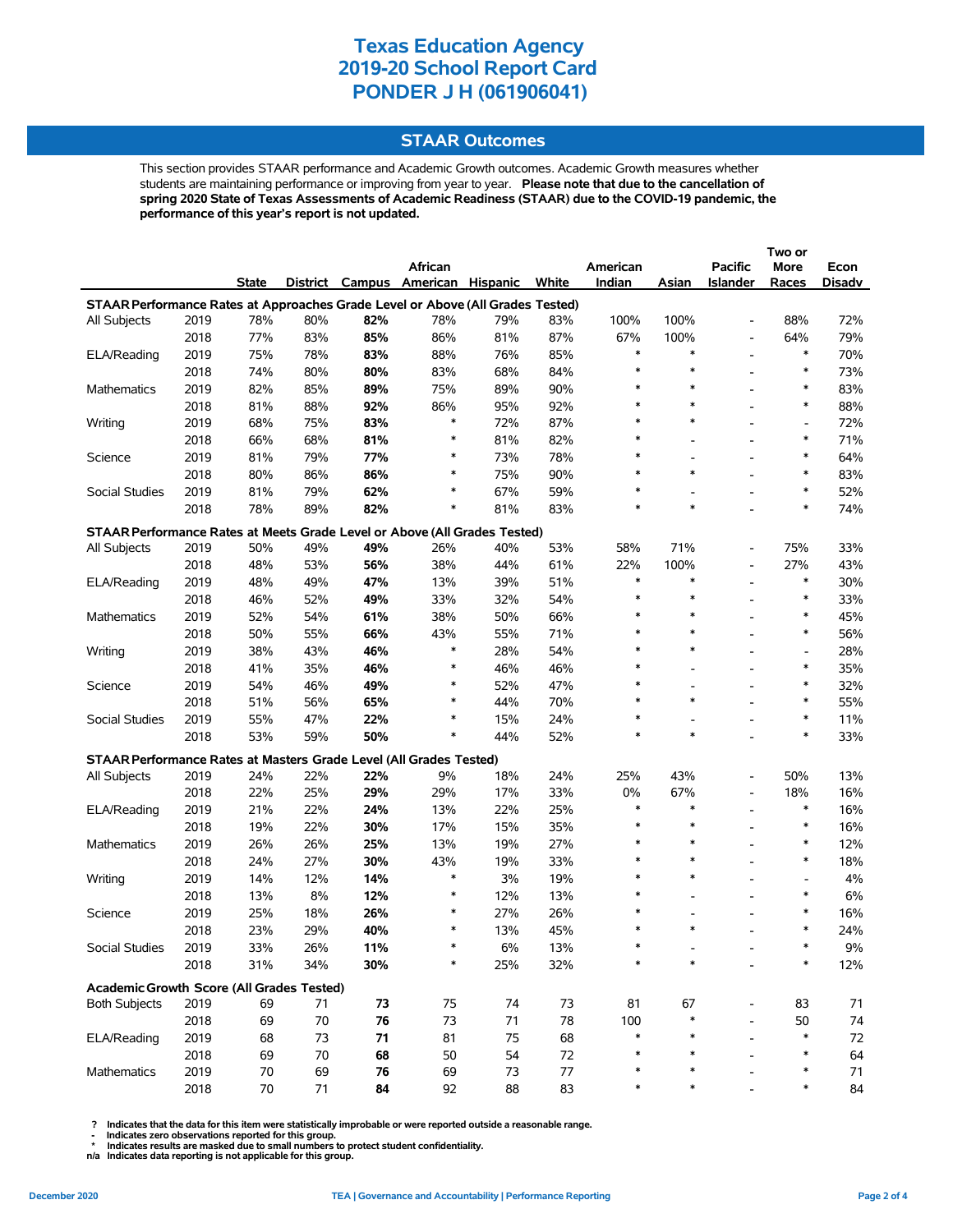### **Prior-Year Non-Proficient and Student Success Initiative STAAR Outcomes**

Progress of Prior-Year Non-Proficient Students shows STAAR performance rates for students who did not perform satisfactorily in 2017-18 but did in 2018-19. Student Success Initiative shows rates related to the requirement for students to demonstrate proficiency on the reading and mathematics STAAR in grades 5 and 8. **Please note that due to the cancellation of spring 2020 State of Texas Assessments of Academic Readiness (STAAR) due to the COVID-19 pandemic, this year's report is not updated.**

|                                                |              |                 | Two or                                            |                                                                       |                 |       |          |       |                 |             |               |  |
|------------------------------------------------|--------------|-----------------|---------------------------------------------------|-----------------------------------------------------------------------|-----------------|-------|----------|-------|-----------------|-------------|---------------|--|
|                                                |              |                 |                                                   | African                                                               |                 |       | American |       | <b>Pacific</b>  | <b>More</b> | Econ          |  |
|                                                | <b>State</b> | <b>District</b> | Campus                                            | American                                                              | <b>Hispanic</b> | White | Indian   | Asian | <b>Islander</b> | Races       | <b>Disadv</b> |  |
| Progress of Prior-Year Non-Proficient Students |              |                 |                                                   |                                                                       |                 |       |          |       |                 |             |               |  |
| Sum of Grades 4-8                              |              |                 |                                                   |                                                                       |                 |       |          |       |                 |             |               |  |
| Reading                                        |              |                 |                                                   |                                                                       |                 |       |          |       |                 |             |               |  |
| 2019                                           | 41%          | 44%             | 50%                                               | ∗                                                                     | 50%             | 46%   |          |       |                 |             | 43%           |  |
| 2018                                           | 38%          | 43%             | 52%                                               | ∗                                                                     | 44%             | 56%   | *        |       |                 |             | 53%           |  |
| <b>Mathematics</b>                             |              |                 |                                                   |                                                                       |                 |       |          |       |                 |             |               |  |
| 2019                                           | 45%          | 48%             | 59%                                               | ∗                                                                     | 62%             | 54%   |          |       |                 |             | 70%           |  |
| 2018                                           | 47%          | 58%             | 73%                                               | ∗                                                                     | 75%             | 73%   | $\ast$   |       |                 |             | 67%           |  |
| <b>Students Success Initiative</b>             |              |                 |                                                   |                                                                       |                 |       |          |       |                 |             |               |  |
| <b>Grade 8 Reading</b>                         |              |                 |                                                   |                                                                       |                 |       |          |       |                 |             |               |  |
|                                                |              |                 |                                                   | Students Meeting Approaches Grade Level on First STAAR Administration |                 |       |          |       |                 |             |               |  |
| 2019                                           | 78%          | 77%             | 77%                                               | $\ast$                                                                | 79%             | 74%   | $\ast$   |       |                 | $\ast$      | 66%           |  |
|                                                |              |                 | <b>Students Requiring Accelerated Instruction</b> |                                                                       |                 |       |          |       |                 |             |               |  |
| 2019                                           | 22%          | 23%             | 23%                                               | *                                                                     | 21%             | 26%   | $\ast$   |       |                 | $\ast$      | 34%           |  |
| <b>STAAR Cumulative Met Standard</b>           |              |                 |                                                   |                                                                       |                 |       |          |       |                 |             |               |  |
| 2019                                           | 85%          | 88%             | 88%                                               | *                                                                     | 85%             | 88%   | $\ast$   |       |                 | $\ast$      | 82%           |  |
|                                                |              |                 |                                                   |                                                                       |                 |       |          |       |                 |             |               |  |
| <b>Grade 8 Mathematics</b>                     |              |                 |                                                   |                                                                       |                 |       |          |       |                 |             |               |  |
|                                                |              |                 |                                                   | Students Meeting Approaches Grade Level on First STAAR Administration |                 |       |          |       |                 |             |               |  |
| 2019                                           | 82%          | 90%             | 90%                                               |                                                                       | 97%             | 86%   | *        |       |                 | *           | 89%           |  |
|                                                |              |                 | <b>Students Requiring Accelerated Instruction</b> |                                                                       |                 |       |          |       |                 |             |               |  |
| 2019                                           | 18%          | 10%             | 10%                                               | *                                                                     | 3%              | 14%   | $\ast$   |       |                 | *           | 11%           |  |
| <b>STAAR Cumulative Met Standard</b>           |              |                 |                                                   |                                                                       |                 |       |          |       |                 |             |               |  |
| 2019                                           | 88%          | 95%             | 95%                                               | ∗                                                                     | 100%            | 93%   | $\ast$   |       |                 | *           | 95%           |  |

 **? Indicates that the data for this item were statistically improbable or were reported outside a reasonable range.**

 **- Indicates zero observations reported for this group. \* Indicates results are masked due to small numbers to protect student confidentiality.**

**n/a Indicates data reporting is not applicable for this group.**